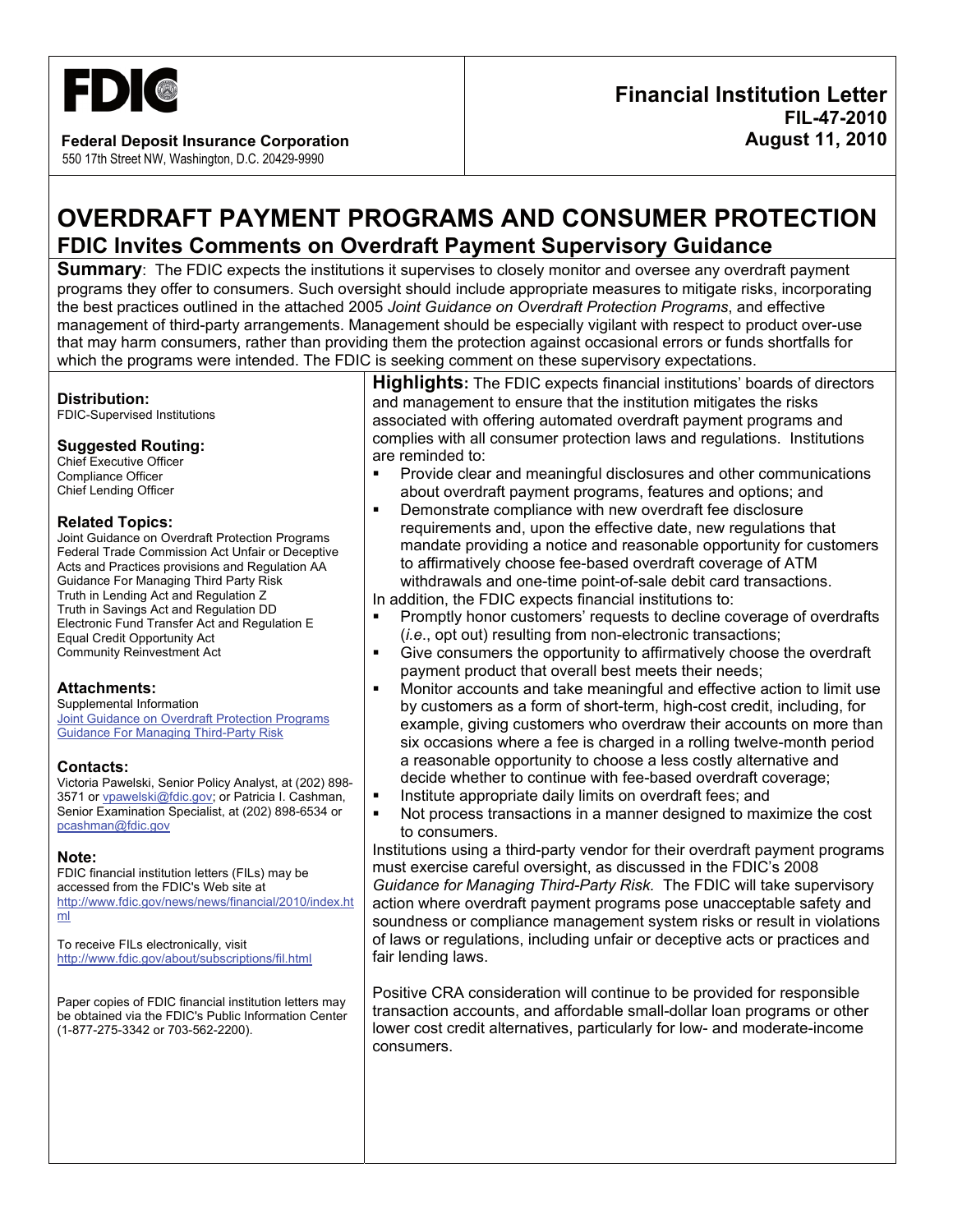## **SUPPLEMENTAL INFORMATION**

## **Background**

As highlighted by the FDIC's November 2008 *Study of Bank Overdraft Programs*, institutions continue to expand the types of overdraft payment programs provided to consumers. With changes in technology, the range of services and number of transactions potentially causing an overdraft has broadened to include not only paper checks, but also ATM machines, point-of-sale (POS) debit card use, preauthorized debits, telephonic fund transfers, and online banking transactions. Program participation has sometimes been based on automatic enrollment, and customers may not have fully understood the risks and potential costs involved.

Overdraft fees can exceed the amount of the overdraft and can occur multiple times in a single banking day, depending on the type and amount of transactions and the transaction-clearing practices of the institution. For example, batch processing checks and clearing them from largest to smallest likely increases the number of items triggering an overdraft.

Extremely high costs in relationship to the overdraft benefit and/or permitting product over-use often result in customer dissatisfaction and complaints. Serious financial harm can result for customers with a low or fixed income.

## **Supervisory Expectations**

The FDIC expects institutions to implement effective compliance and risk management systems, policies, and procedures to ensure that institutions manage any overdraft payment programs in accordance with the attached 2005 Joint Guidance on Overdraft Protection Programs<sup>1</sup> (Joint *Guidance*) (FIL-11-2005) and the Federal Reserve Board's (FRB) November 12, 2009 amendments to Regulation E, to avoid harming consumers or creating compliance, operational, financial, reputational or other risks. As changes are made in overdraft payment programs in response to regulatory developments or to implement additional recommendations, institutions are reminded to ensure that customer communications (*e.g*., agreements, correspondence, marketing materials, etc.) are updated accordingly, present information accurately and are not misleading.

The FDIC is particularly concerned about the risks posed by automated overdraft payment programs. Ad hoc overdraft payments<sup>2</sup> made as an accommodation are not the focus of this guidance, nor are linked lines of credit; however, management should ensure that these practices conform to all applicable laws and regulations, including Regulation Z with respect to lines of credit. To mitigate safety and soundness and compliance risks, and avoid violations of related laws and regulations, the FDIC expects its supervised institutions to take the following actions regarding automated overdraft payment programs:

 Ensure ongoing and regular board and management oversight of program features and operation. Appropriate steps include an annual review of an overdraft program's features.

 $\overline{a}$ 1 70 *Fed. Reg.* 9127 (Feb. 24, 2005).

 $2<sup>2</sup>$  In contrast to automated overdraft payment programs, ad hoc overdraft payments typically involve irregular and infrequent occasions on which a bank employee exercises discretion in a specific instance about whether to pay an item or not.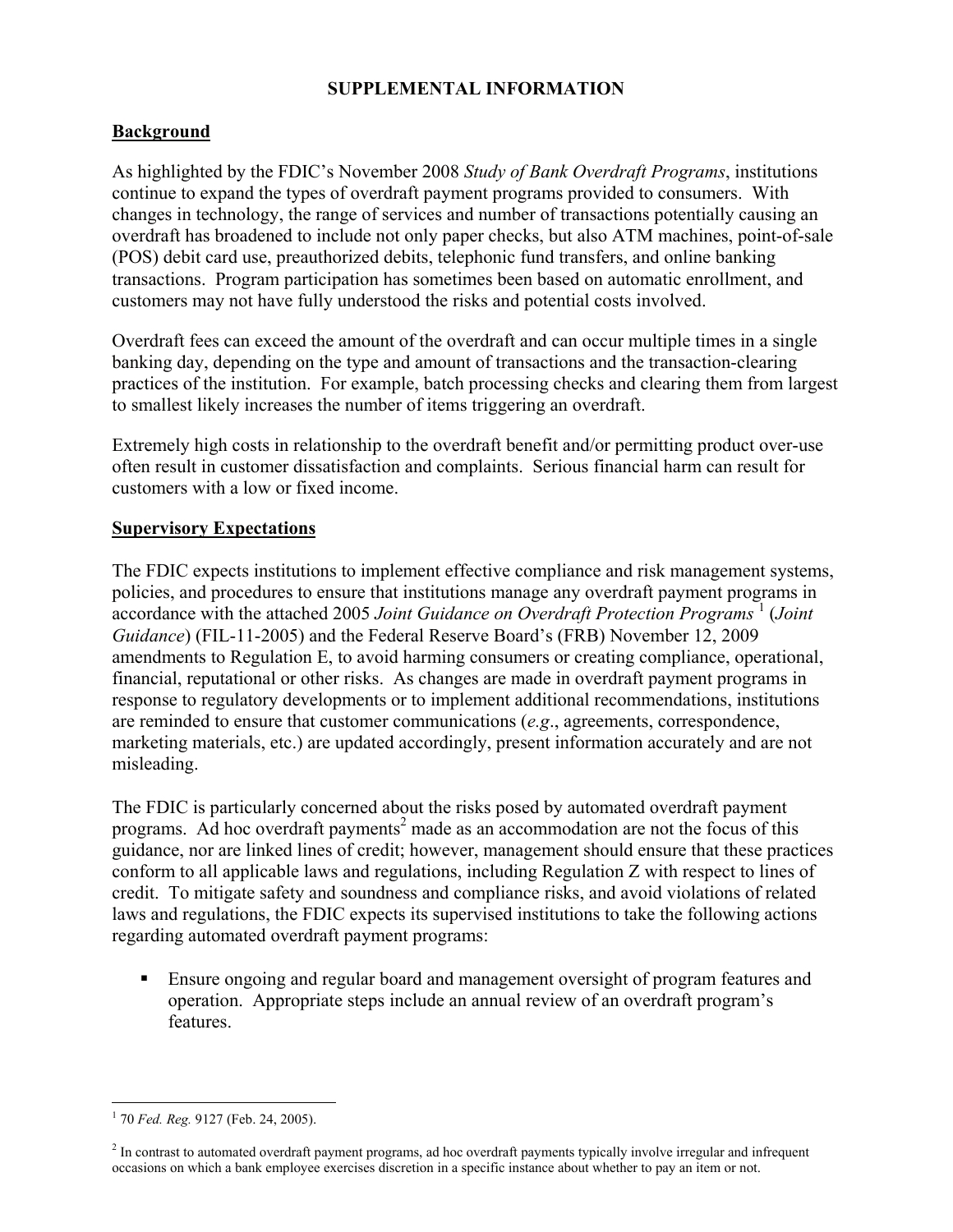- Review their marketing, disclosure, and implementation of such programs to minimize potential consumer confusion and promote responsible use.
- Train staff to explain program features and other choices.
- Prominently distinguish account balances from any available overdraft coverage amounts. Note also that, as of January 1, 2010, Regulation DD (Truth in Savings Act) prohibits institutions from including overdraft coverage amounts in any account balance information provided by an automated system. $3$
- **Monitor programs for excessive or chronic customer use, and if a customer overdraws his** or her account on more than six occasions where a fee is charged in a rolling twelvemonth period, undertake meaningful and effective follow-up action, including, for example:
	- $\triangleright$  Contacting the customer (*e.g.*, in person or via telephone) to discuss less costly alternatives to the automated overdraft payment program such as a linked savings account, a more reasonably priced line of credit consistent with safe and sound banking practices, or a safe and affordable small-dollar loan;<sup>4</sup> and
	- $\triangleright$  Giving the customer a reasonable opportunity to decide whether to continue feebased overdraft coverage or choose another available alternative.
	- $\triangleright$  The FDIC specifically seeks comment on whether an effective way to monitor for excessive use of automated overdraft programs would be for supervised institutions to contact a customer after the six transaction fees trigger and discuss available alternatives. The bank would explain, for example, that it also offers linked savings accounts, overdraft lines of credit or small dollar loans, each of which may be less expensive than the automated overdraft program. The consumer would then be asked to pick the available option he or she prefers to cover any future overdrafts, including the choice of opting in to the bank's overdraft program.
- Institute appropriate daily limits on customer costs by, for example, limiting the number of transactions that will be subject to a fee or providing a dollar limit on the total fees that will be imposed per day.
- Consider providing information to consumers about how to access free or low-cost financial education workshops or individualized counseling to learn how to more effectively manage personal finances. If an institution's community-based partners do not already provide counseling, the Federal Trade Commission's (FTC) *Choosing a Credit Counselor<sup>5</sup>* may be one resource to help institutions choose quality credit counseling partners.
- Review check-clearing procedures to ensure they operate in a manner that avoids maximizing customer overdrafts and related fees through the clearing order. Examples of appropriate procedures include clearing items in the order received or by check number.

<sup>&</sup>lt;sup>3</sup> 12 C.R.R. § 230.11(c). Institutions may, but are not required to, provide a second account balance that does include overdraft coverage amounts if the distinction between the two is prominently stated. *Id.* 

<sup>4</sup> *See* A Template for Success: The FDIC's Small-Dollar Loan Pilot Program which provides a template for safe and affordable small-dollar loans (http://www.fdic.gov/bank/analytical/quarterly/2009\_vol3\_2/smalldollar.html)

<sup>5</sup> http://www.ftc.gov/bcp/edu/pubs/consumer/credit/cre26.shtm.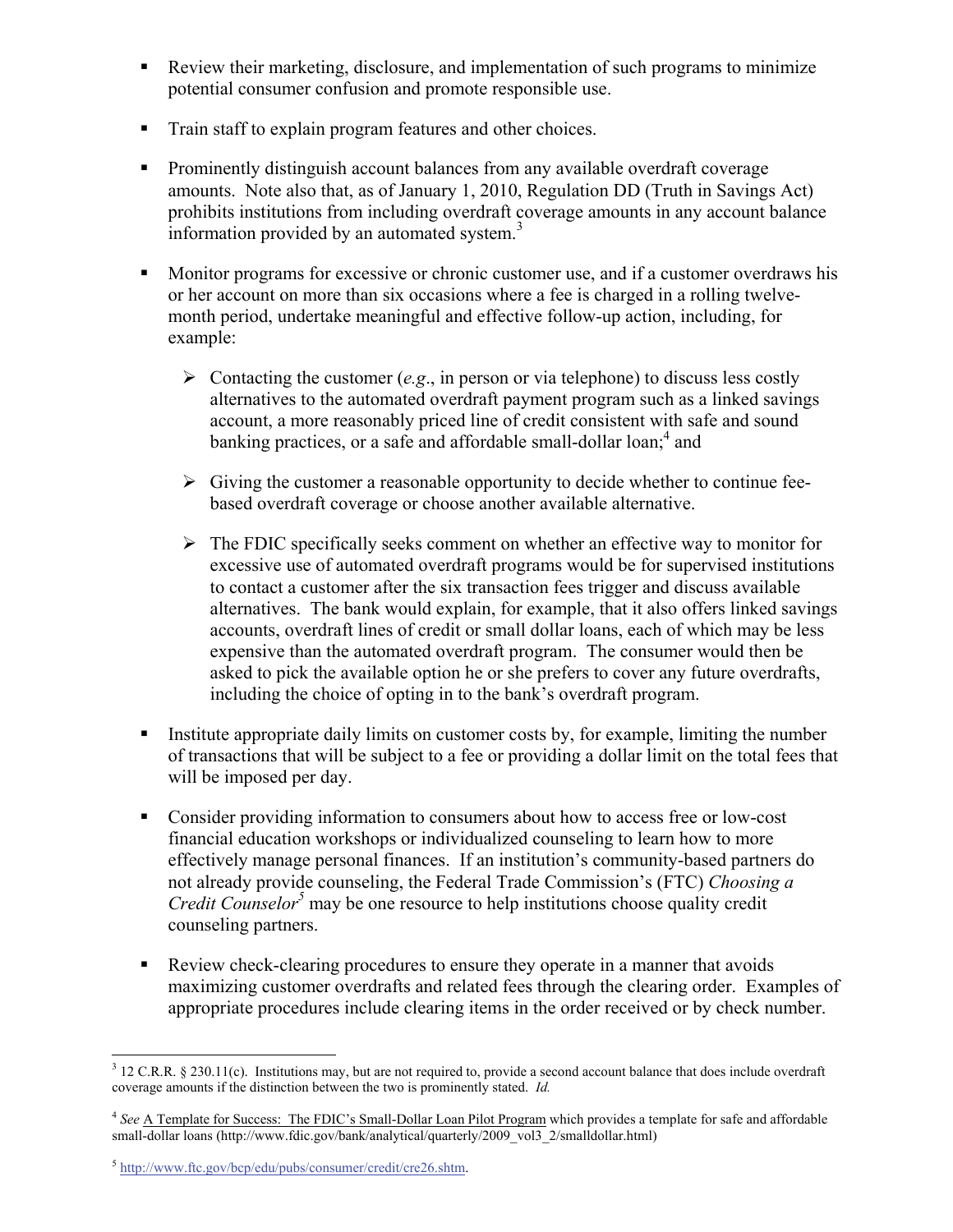• Monitor and, where necessary, mitigate credit, legal, reputational, safety and soundness, and other risks, as appropriate. Legal and compliance risks associated with the overdraft payment programs include: Section 5 of the Federal Trade Commission Act, the Equal Credit Opportunity Act, the Truth in Savings Act, the Electronic Fund Transfer Act, as well as related implementing regulations and any changes to those regulations or statutes.

## **Regulation E Requirements**

Under new Regulation E requirements that took effect on July 1, 2010, institutions must provide notice and a reasonable opportunity for customers to opt in to the payment of ATM and POS overdrafts for a fee. In complying with these requirements, institutions should not attempt to steer frequent users of fee-based overdraft products to opt in to these programs while obscuring the availability of alternatives. Targeting customers who may be least able to afford such products can raise safety and soundness concerns about potentially unsustainable consumer debt. Any steering activity with respect to credit products raises potential legal issues, including fair lending, and concerns about unfair or deceptive acts or practices (UDAPs), among others, and will be closely scrutinized.

Although the FRB did not address the payment of overdrafts resulting from non-electronic transactions, such as paper checks or ACH transfers, the FDIC believes institutions should allow customers to decline overdraft coverage (*i.e*., opt out) for these transactions and honor an opt-out request. $6$ 

# **Examinations**

Overdraft payment programs will be reviewed at each examination. Overdraft payment programs that are found to pose unacceptable safety and soundness or compliance risks will be factored into examination ratings and corrective actions will be taken where necessary. Institutions that use third party arrangements will be expected to follow the attached 2008 *Guidance for Managing Third-Party Risk.* 

Institutions should review the FDIC's 2004 guidance (issued jointly with the FRB) on *Unfair or Deceptive Acts or Practices by State-Chartered Banks* (FIL 26-2004). Section 5 of the FTC Act prohibits UDAPs in or affecting commerce,<sup>7</sup> and the FDIC enforces compliance with this important consumer protection law by FDIC-supervised institutions pursuant to its authority in the FTC Act and section 8 of the Federal Deposit Insurance Act.<sup>8</sup>

The prohibition against UDAPs applies to all products and services offered by financial institutions, including automated overdraft payment programs, and regardless of whether such programs are offered directly or indirectly through a third party.

In addition, as stated in the *Joint Guidance*:

"Under the Equal Credit Opportunity Act (ECOA) and Regulation B, creditors are prohibited from discriminating against an applicant on a prohibited basis in any aspect of a credit transaction. This prohibition applies to overdraft protection programs. Thus, steering or

<sup>8</sup> *See* 12 U.S.C. § 1818(b).

 6 Revised Regulation E provides consumers with an ongoing right to rescind their prior opt-in to coverage of ATM and POS overdrafts.

 $^7$  15 U.S.C. § 45(a).